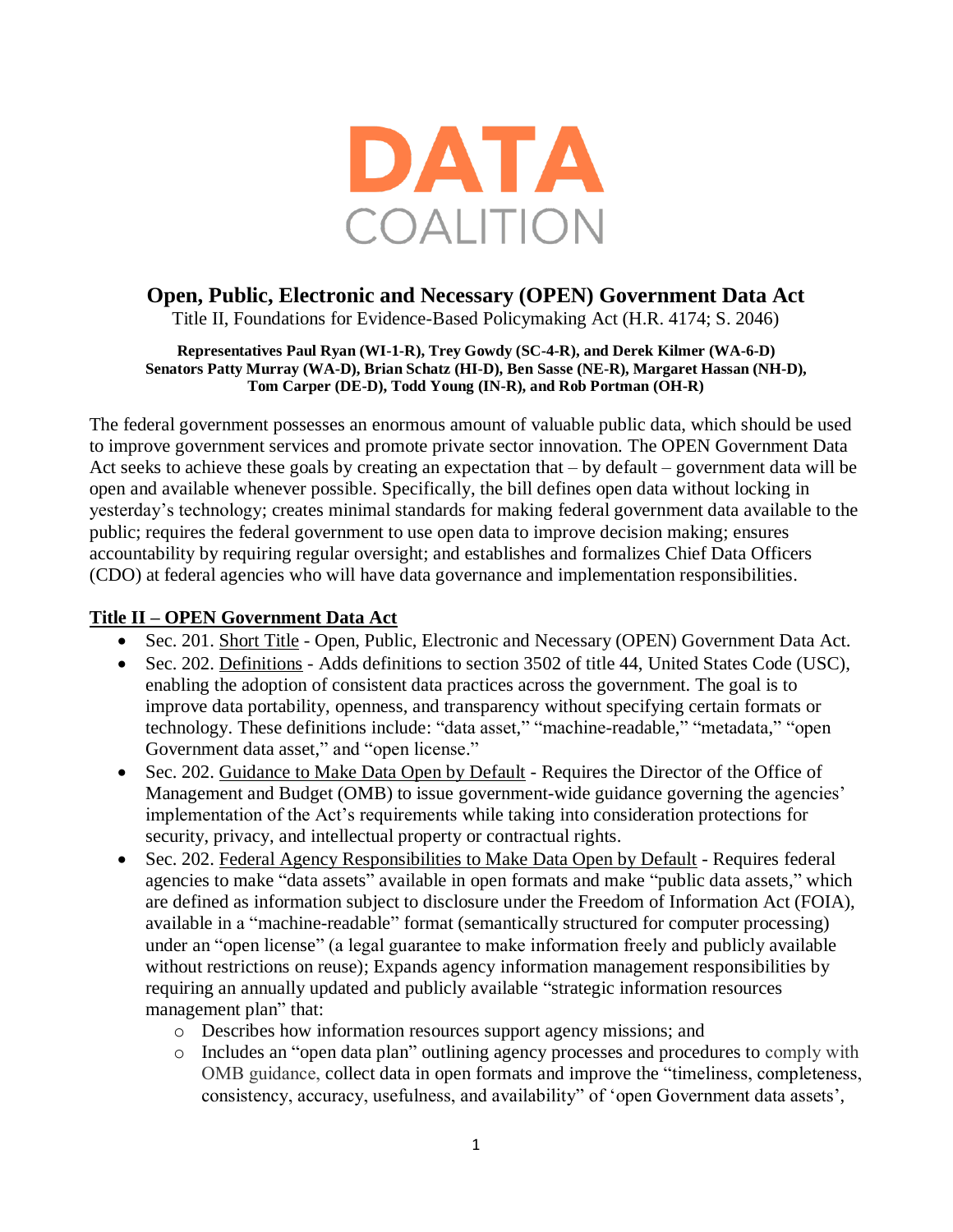coordinate with businesses and researchers on their data use, measure the public value of open data, and identify a point of contact to address public feedback.

Requires agencies to comply with OMB's guidance when implementing these requirements.

- Sec. 202. Comprehensive Data Inventory and Federal Data Catalogue Amends section 3511 of title 44, USC, to require agencies to develop a comprehensive inventory of agency data assets with appropriate metadata and to regularly publish open Government data assets to the General Services Administration (GSA) administered "Federal data catalogue" (currently Data.gov) and in accordance with OMB's guidance, which considers relevant security, privacy, and intellectual property protections, as well as the expectation to disclose data assets subject to disclosure under FOIA.
- Sec. 202. Repository Requires the OMB Director to work with GSA and the National Archives and Records Administration (NARA) to establish a public repository of "tools, best practices, and schema standards" to facilitate government-wide adoption of open data.
- Sec. 202. Chief Data Officers Amends section 3520 of title 44, USC, to establish CDOs at each federal agency to coordinate the management of agency data, manage information collection request processes, and develop the inventory in section 3511. Specific duties of the CDOs include:
	- o Agency Data Management Responsibility for enterprise lifecycle data management; Coordinate agency policies for using, protecting, disseminating, and generating data to ensure that the data needs of the agency are met; Manage data assets of the agency (standardization of data format, sharing of data assets, and publication of data assets); Management of open government data assets and open data policies, including publication and access; Leveraging data management best practices.
	- o Internal Operations Engaging with and encouraging collaboration amongst agency employees, the public, and contractors for data use; Coordinating with statistical entities in the agency; Supporting the Performance Improvement Officer of the agency in identifying and using data; Supporting evidence-based policymaking; Reviewing the impact of the IT infrastructure of the agency on data asset accessibility and coordinating with the Chief Information Officer (CIO) to improve IT to reduce barriers that inhibit data asset accessibility; Encouraging agency use of data assets for program and operational improvements.
	- o Government-wide Coordination Identifying proper points of contact, roles, and responsibilities related to implementation of government-wide open data policies; Serving as the liaison to other agencies and OMB on the best way to use existing agency data for statistical purposes; and, assuring agency compliance with regulations and guidance related to data management and access including an annual report to Congress summarizing agency compliance with this Act.
- Sec. 202. Chief Data Officer Council Creates a new section 3520A of title 44, USC, to establish a Chief Data Officer Council for CDOs to establish data best practices around "use, protection, dissemination, and generation," promote data sharing agreements, identify ways to improve data production and public access, and evaluate new technology. Requires the Government Accountability Office (GAO) to review the Council within four years with the Council dissolving two years later.
- Sec. 202. Reports GAO shall report on the value of the improved data access under the bill and the completeness of the data inventories within three years, and OMB must report on performance and compliance with amendments made by the bill on a biennial basis.